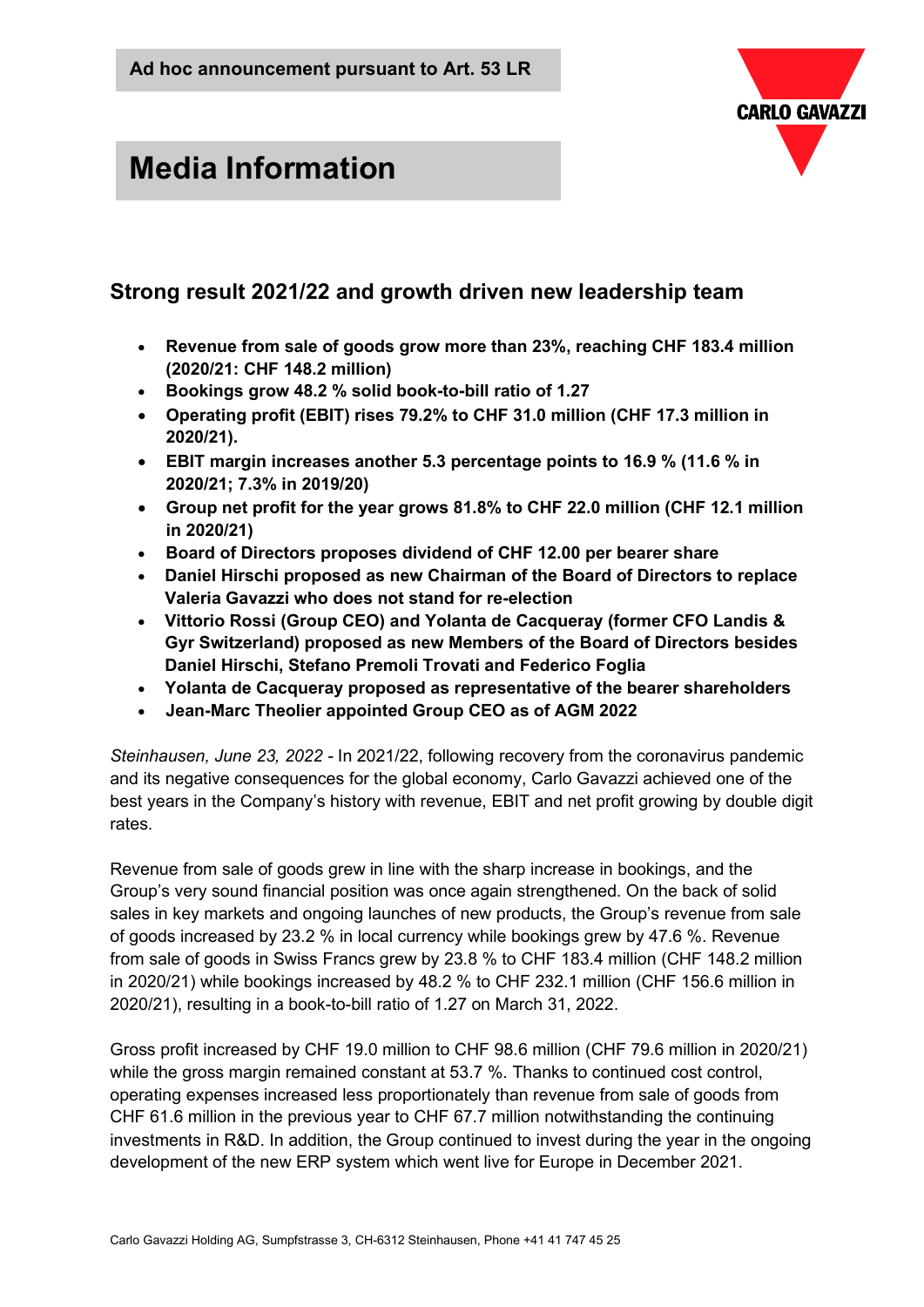Operating profit (EBIT) increased to CHF 31.0 million, compared to CHF 17.3 million in the previous year (+79.2 % versus 2020/21). The EBIT margin increased 5.3 percentage points to 16.9 % (11.6 % in 2020/21). After considering financial expense of CHF 0.6 million and income taxes of CHF 8.4 million, the Group net profit for the year amounted to CHF 22.0 million (CHF 12.1 million in 2020/21), an increase of 81.8 %.

At March 31, 2022, total equity attributable to the owners of the Group stood at CHF 116.2 million (CHF 106.2 million in 2020/21), giving an equity ratio of 68.7 % (2020/21: 68.2 %) with a net cash position of CHF 66.8 million.

Having assessed the results, the Board of Directors will propose to the Annual Shareholders' Meeting that the Company pays a dividend of CHF 12.00 per bearer share and CHF 2.40 per registered share for the reporting period, corresponding to a dividend yield of 4.3%.

#### **Double-digit growth rates in all regions**

Sales grew at a very high rate across all three geographical regions in local currency. In Europe, sales and marketing activities in both building and industrial automation markets produced a robust growth of 24.7 % versus the previous year.

In the Americas, sales increased by 26.2 % in local currency compared to the previous year, driven by very positive business developments with distributors mainly in the industrial automation markets.

Increasing demand for building automation products was the main driver for the 12.6 % yearon-year increase in sales in Asia-Pacific where growth in local currency was achieved throughout the entire area.

Concerning the geographical distribution of revenue, sales outside Europe reached 32.9 %, with the Americas and Asia-Pacific accounting for 18.8 % and 14.1 %, respectively.

#### **Controls and Solid-state-relays drive sales**

Controls, the Group's largest product line, increased revenue from sale of goods by a strong 31.7 % above the previous year. In particular, energy management products grew by more than 48 % versus the previous year driven by the new emerging needs coming from the most innovative energy efficiency applications and also thanks to the introduction of a new series of energy analyzers for energy storage or electric vehicle charging applications. Furthermore, sales of monitoring relay products increased by more than 10 % due to the improved penetration and development into the distribution channels, particularly in the Americas region.

Sensors performed above the previous year. A positive contribution came from both capacitive and inductive sensors, where revenue from sale of goods increased by more than 17 % in respect of the previous year. Regarding capacitive sensors, the growth was primarily due to the IO Link family of products which guarantee high-performance and maximum flexibility. The growth in inductive sensors was mostly due to a new series which provides a robust solution for safety detection on mobile equipment increasing the Group's presence in industrial markets.

Solid-state-relays achieved a remarkable growth in revenue from sale of goods (+33 % compared to the previous year) thanks to digital solid-state-relays developments in heating application where precise temperature control is crucial to guarantee the quality of the end product. Motor controls also increased at a strong rate reaching a growth of more than 11 % compared to last year. This performance was predominantly due to a new compact selflearning soft starter that provides customers with a more advanced product offering in the Heating, Ventilation and Air Condition (HVAC) market segment, primarily for Heat pumps and commercial refrigeration cabinet applications.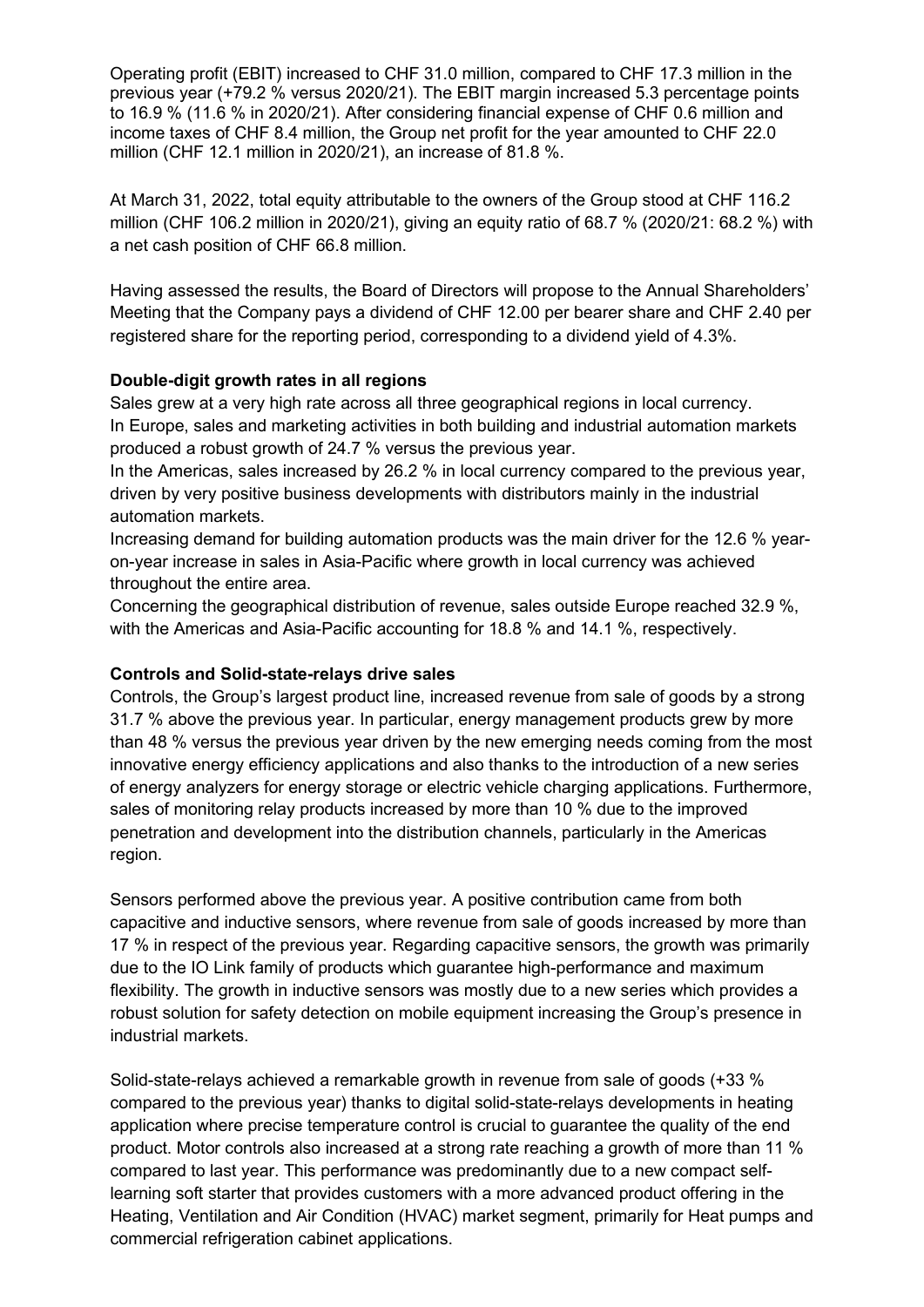Priority markets performed once again better than the rest, with an increase in revenue from sale of goods of more than 42 % in Energy markets and more than 53 % in the Food and Beverage market.

The strong 2021 /22 business year coincides with the last full business year of Vittorio Rossi as Group CEO. The Board of Directors wishes to thank Vittorio Rossi for his commitment and successful work for the Group over many years.

# **Strategy**

The Group's growth strategy is based on developing new and enhanced products to accelerate the penetration and development in specific global industries specifically around decarbonized applications. Furthermore, the Group is focused on continuous improvement of its business model, by embracing operational excellence and improving its agility to address critical post-Covid-19 market expectations, including global supply chain and geopolitical constraints.

The main initiatives include the optimization and duplication of production capabilities, the new global ERP system with enhanced supply chain capabilities, increased value-innovation in our product development including digital initiatives across the board.

Although challenges will persist world-wide in the foreseeable future, our ability to adapt to changing conditions while increasing our global presence will generate the continuing favorable outcome. Increased investment in selected markets will prove beneficial to our sales compound annual growth rates during the next three to five years term.

#### **New leadership team focused on expediting growth**

After more than 12 years as Chairman, Valeria Gavazzi has decided that she will not stand for re-election as Chairman and Member of the Board of Directors at the AGM 2022 in order to spend more time with her family, who continues to firmly stand behind the majority stake of Carlo Gavazzi.

The Board of Directors proposes to the AGM the following elections:

- Daniel Hirschi, currently member of the Board of Directors and representative of the bearer shareholders, as Chairman of the Board of Directors
- Stefano Premoli Trovati as Member of the Board of Directors (as before)
- Federico Foglia as Member of the Board of Directors (as before)
- Vittorio Rossi, current Group CEO, as Member of the Board of Directors (new)
- Yolanta de Cacqueray, former CFO Landis & Gyr Switzerland, as Member of the Board of Directors and representative of the bearer shareholders (new)

Further, the Board of Directors appointed Jean-Marc Theolier, President and CEO of Carlo Gavazzi Americas and Global Sales & Marketing Director, as Group CEO, replacing Vittorio Rossi as of July 26, 2022 (date of AGM).

Carlo Gavazzi would like to thank Valeria Gavazzi for her tireless and outstanding contribution to the success of the Group and wishes the new leadership team all the best in their efforts to continue building a successful future for the Group.